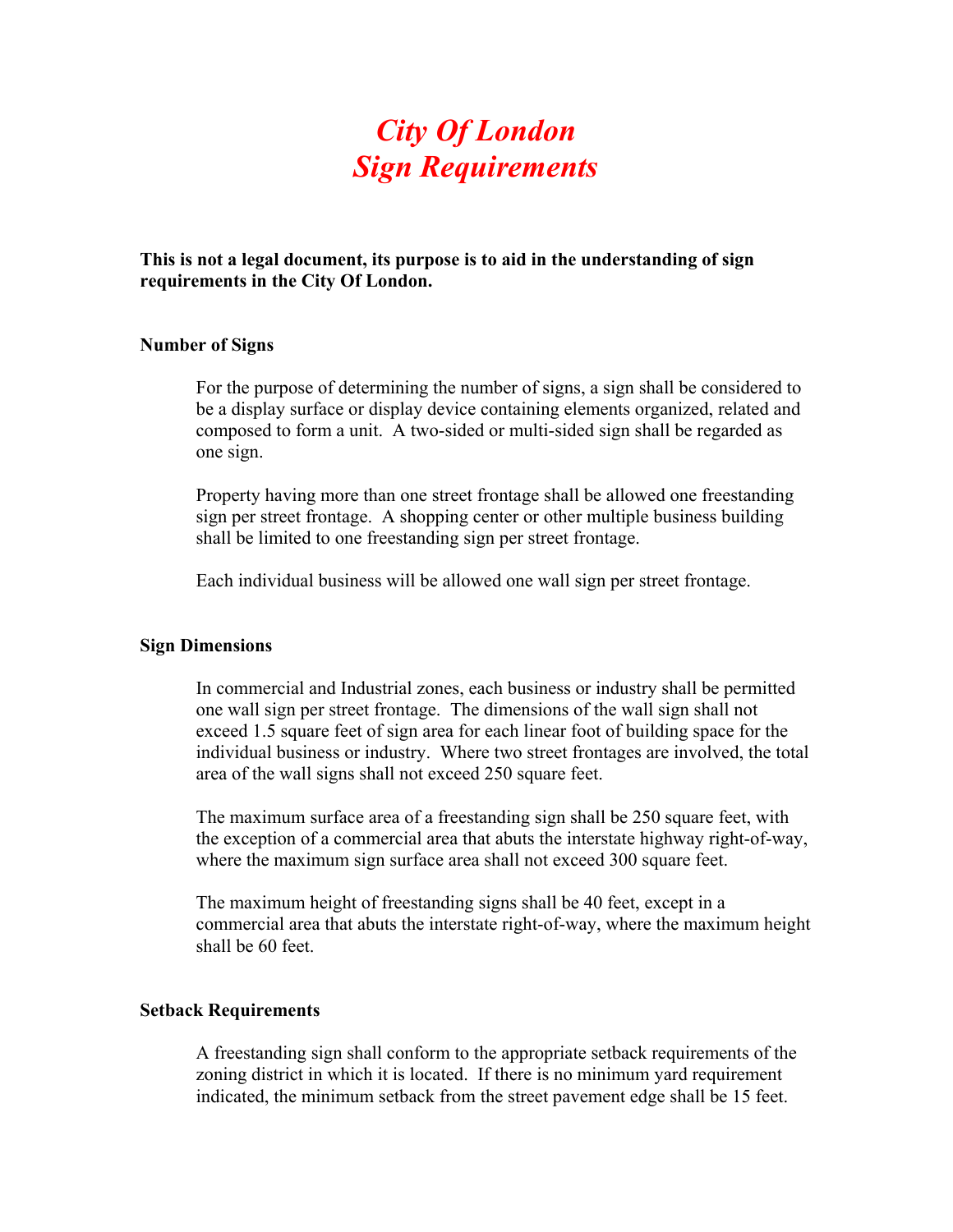At the intersection of major collector or arterial streets, the minimum setback for signs will be 20 feet from the right-of-way line.

### **NO OFF-PREMISE SIGNS SHALL BE PERMITTED IN THE CITY OF LONDON, PER ORDINANCE NO. 961.**

**FEES:** 

All permit fees are based on estimated cost of signage. You will need to call for this amount.

## *City Of London*  **Application for Advertising Device Permit**

1. Applicants Name:\_\_\_\_\_\_\_\_\_\_\_\_\_\_\_\_\_\_\_\_\_\_\_\_\_\_\_\_\_\_\_\_\_\_\_\_\_\_\_\_\_\_\_\_\_\_\_\_\_\_\_\_\_\_

2. Applicants Address:

3. Applicants Telephone Number:\_\_\_\_\_\_\_\_\_\_\_\_\_\_\_\_\_\_\_\_\_\_\_\_\_\_\_\_\_\_\_\_\_\_\_\_\_\_\_\_\_\_

4. Proposed Location of Sign (Please Attach Site Plan also):

5. Zone where sign is to be placed:

6. Height of Proposed Sign:

7. Total Area of Sign:

8. Distance from nearest existing advertising sign on same side of street or highway:\_\_\_\_\_\_\_\_\_\_\_\_\_\_\_\_\_\_\_\_\_\_\_\_\_\_\_\_\_\_\_\_\_\_\_\_\_\_\_\_\_\_\_\_\_\_\_\_\_\_

9. Name of Property Owner:

10. Address of Property Owner: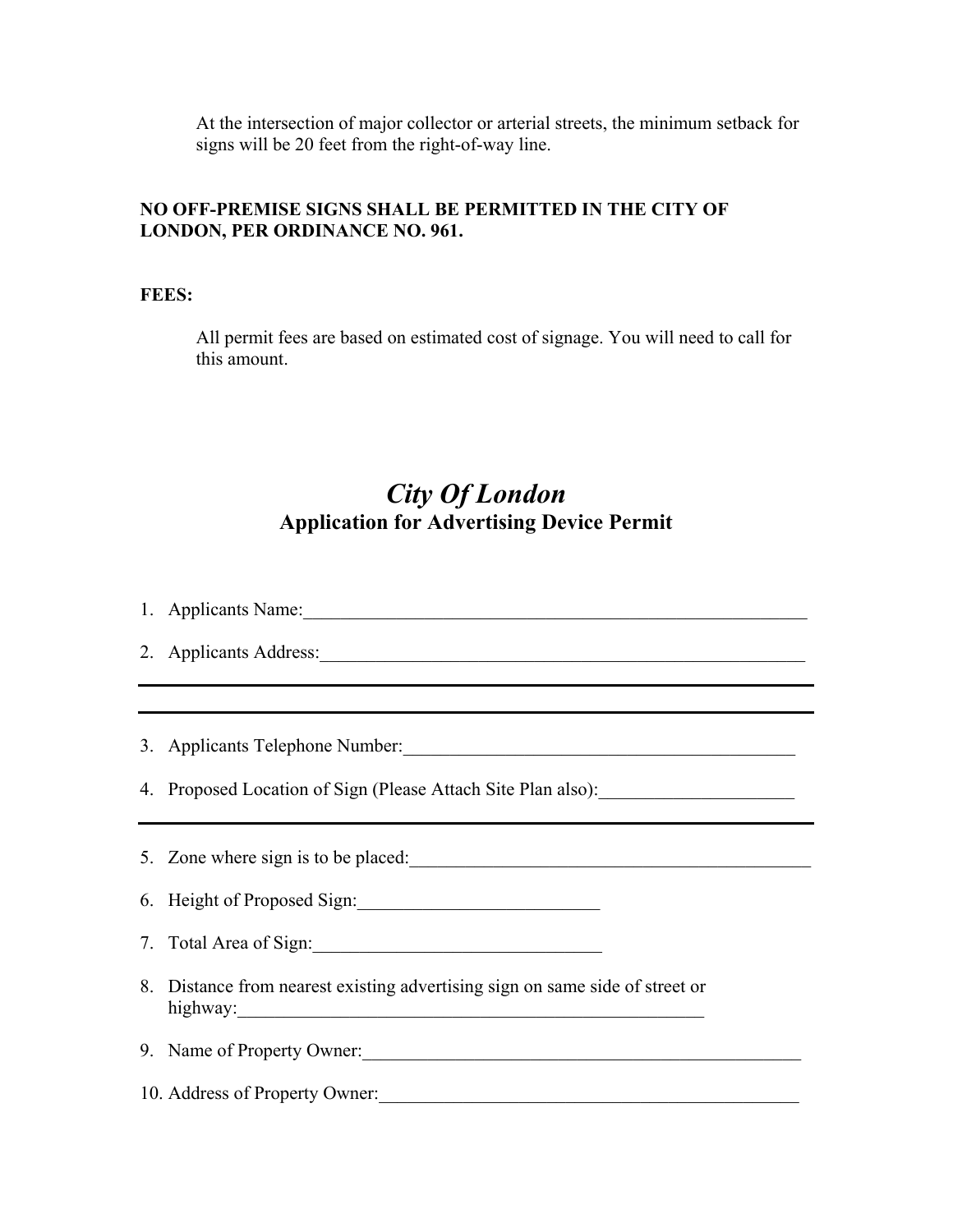11. If lessee or renter, attach copy of lease or rental agreement

12. Name of Workman's Compensation and General Liability Provider:

13. Estimated Cost:\_\_\_\_\_\_\_\_\_\_\_\_\_\_\_\_\_\_\_\_\_\_\_\_\_\_\_\_

**\*Note: A complete set of drawings are required.** 

**I here by certify that the proposed work is authorized by the owner of record and that I have been authorized by the owner to make this application as his agent and we agree to conform to all applicable laws of this jurisdiction.** 

Signature of Applicant

Address:

Application Date:

#### For Office Use Only (Do not Write Below this Line)

Building Permit Number:\_\_\_\_\_\_\_\_\_\_\_\_\_\_\_\_\_\_\_\_\_\_\_\_\_\_\_\_\_\_\_\_\_\_

Building Permit Issued: 20

Permit Fee: